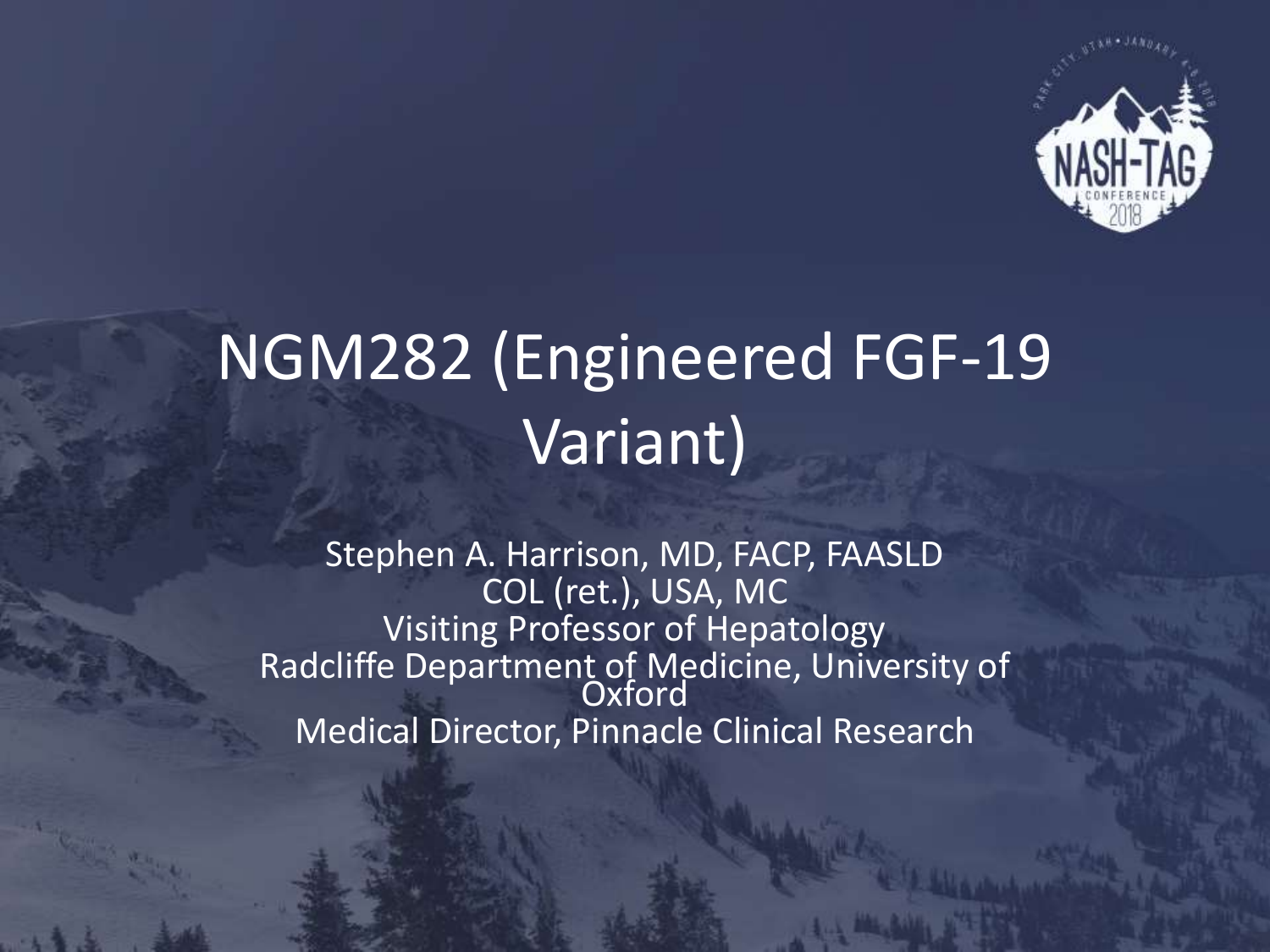#### **Disclosure Information:**

*Dr. Stephen Harrison* discloses the following relevant financial relationships with commercial interests within the past twelve months:

- Speakers' Bureau: Alexion, Abbvie
- Consultant, Advisory Board: Allergan, Chronic Liver Disease Foundation, Cirius, Second Genome, CiVi Biopharma, CanFite Biopharma, Echosens, Fibrogen, Galmed, Genfit, Gilead, Intercept, Madrigal, NGM Bio, Novartis, Perspectum, Pfizer, BMS, Prometheus, Cymabay
- Grant/Research Support: Allergan, Conatus, Galectin, Galmed, Genfit, Gilead, Immuron, Intercept, Madrigal, NGM Bio, Taiwan J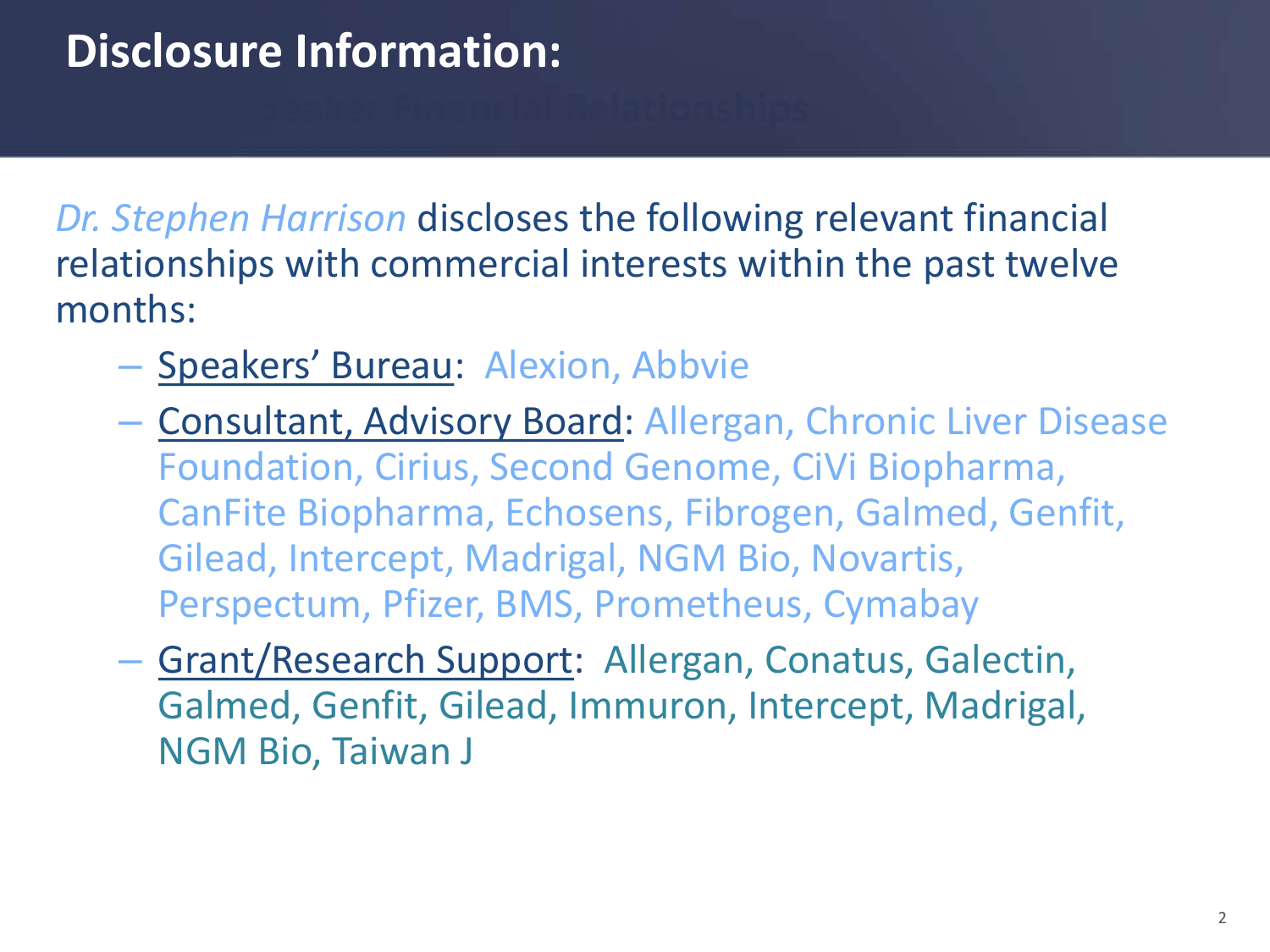#### **FGF19 Has Multiple Biological Activities Relevant to the Pathogenesis of NASH**

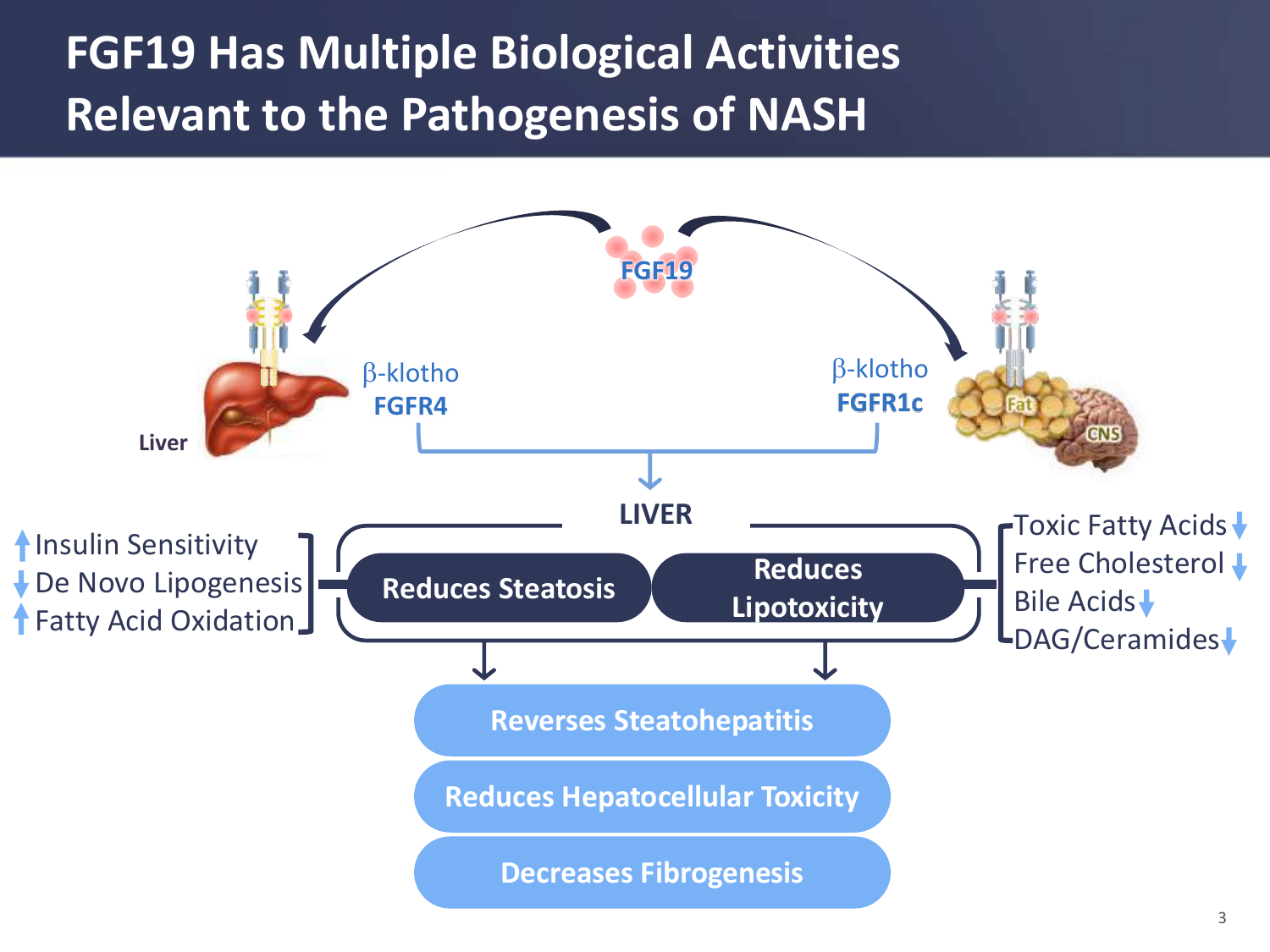### **NGM282: A Novel Non-tumorigenic, Engineered Variant of Human FGF19**

- Over 150 variants screened to identify molecules retaining the metabolic activity of FGF19 while eliminating the tumorigenic effects
- Engineered variant devoid of IL6/STAT3 activation associated with the tumorigenic effects of FGF19
- Studied in multiple animal models of NASH with consistent activity:
	- Normalization of liver enzymes
	- Improvements in all components of NAS
	- Anti-fibrotic activity
	- No tumorigenicity
- Studied in over 400 subjects, including patients with type 2 diabetes, PBC, PSC and NASH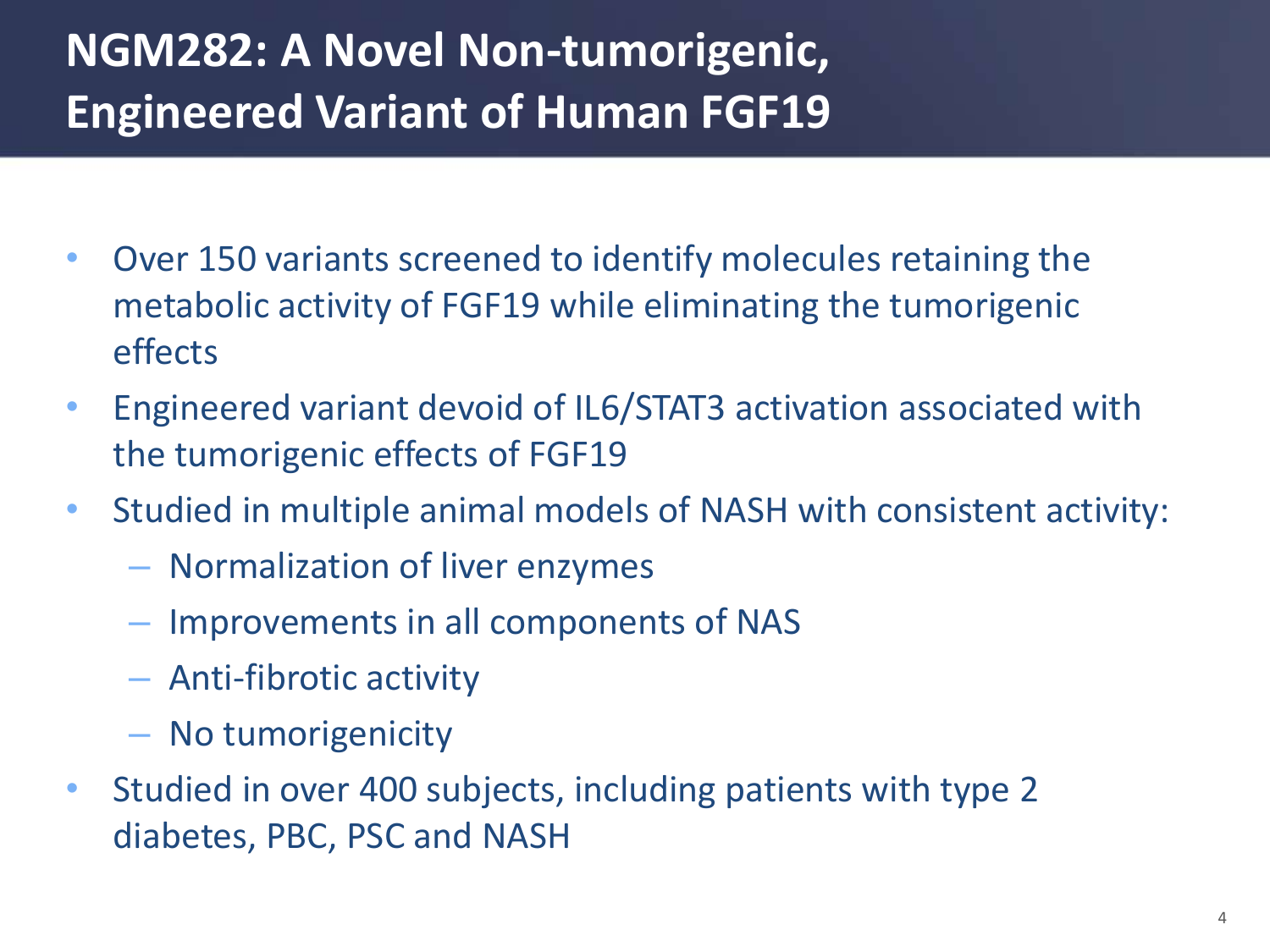#### NGM282 Demonstrates Robust Activity in Animal Models of NASH and Fibrosis

#### **BDL Aged FXR KO STAM** • Bile duct ligation (BDL) model of severe cholestatic fibrosis • Normalizes liver enzymes • Improves NAFLD activity score (NAS) • Reduces hepatocellular fibrosis • Significantly improves steatosis, lobular inflammation and hepatocyte ballooning • Decreases liver enzymes and triglycerides **MDR2 KO by the contract of the contract of the contract of the Reverses liver injury and decreases hepatic inflammation** • Improves liver fibrosis **High Fat, Fructose & Cholesterol** • Reduces hepatic steatosis • Prevents liver fibrosis and inflammation • Significantly reduces fibrosis and suppresses fibrotic gene expression • Reduces bile duct proliferation and inflammation • MDR2-deficient mice develop bile duct injury and fibrosis • Aged FXR‐deficient mice display findings resembling NASH histopathology • STAM<sup>TM</sup> model of NASH (STZ and high-fat dietinduced) • Diet-induced model of **NASH MODEL NGM282 ACTIVITY High Fat, High Carbohydrate** • Reduces hepatic steatosis • Prevents liver fibrosis and inflammation • Diet-induced model of **NASH**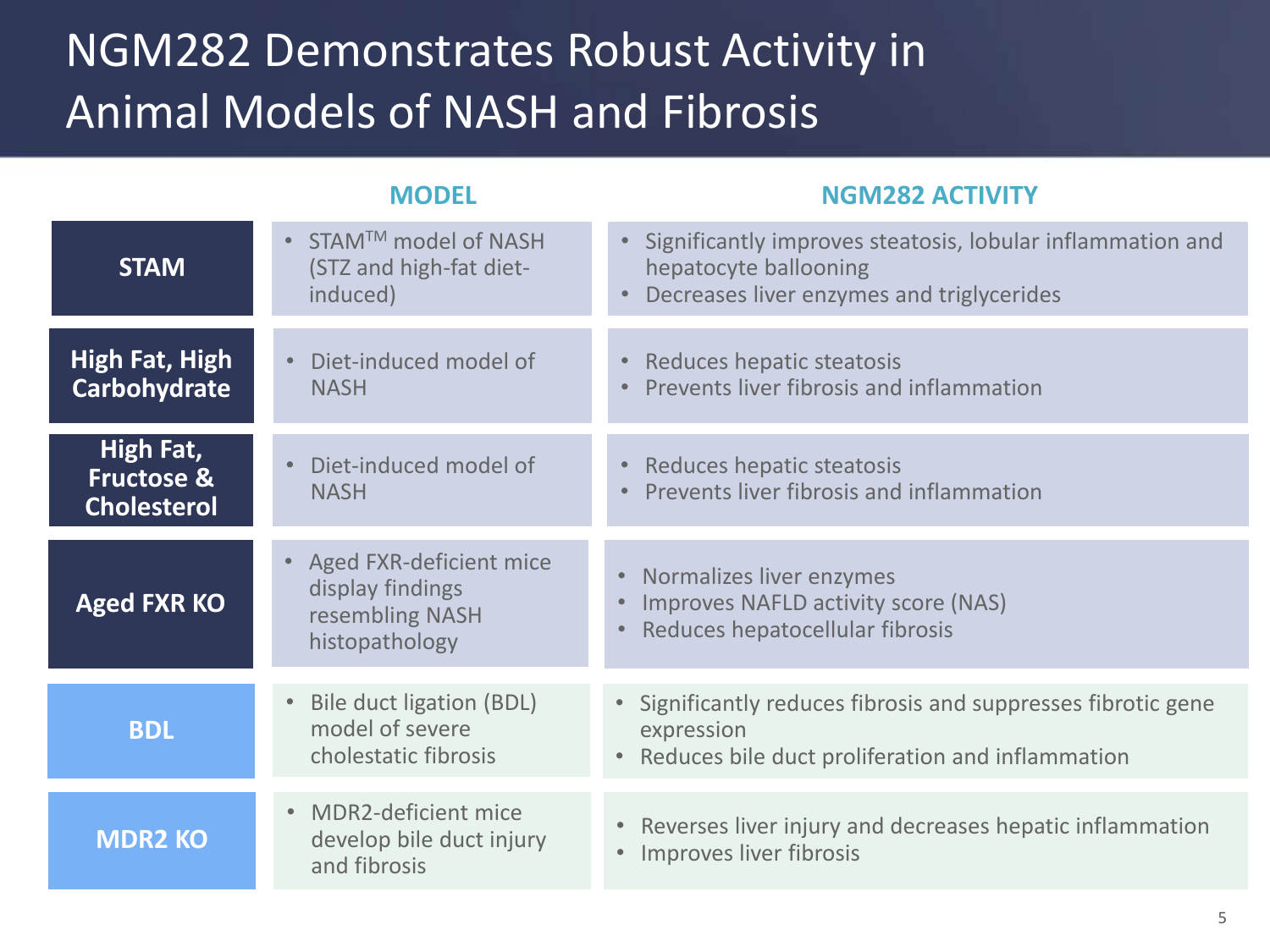### **Phase 2 Study of NGM282 in NASH: Overview of Study Design**



- Randomized, double-blinded, placebo controlled
- Eighty-two subjects enrolled at 18 sites in Australia and the United States
- Biopsy confirmed NASH with a minimum NAS  $\geq$  4 (1 point in each component)
- Stage 1, 2 or 3 fibrosis
- Minimum 8% absolute liver fat content by MRI-PDFF
- $ALT > 19$  IU/L in females;  $> 30$  IU/L in males
- *Primary endpoint is a decrease in absolute liver fat content > 5%*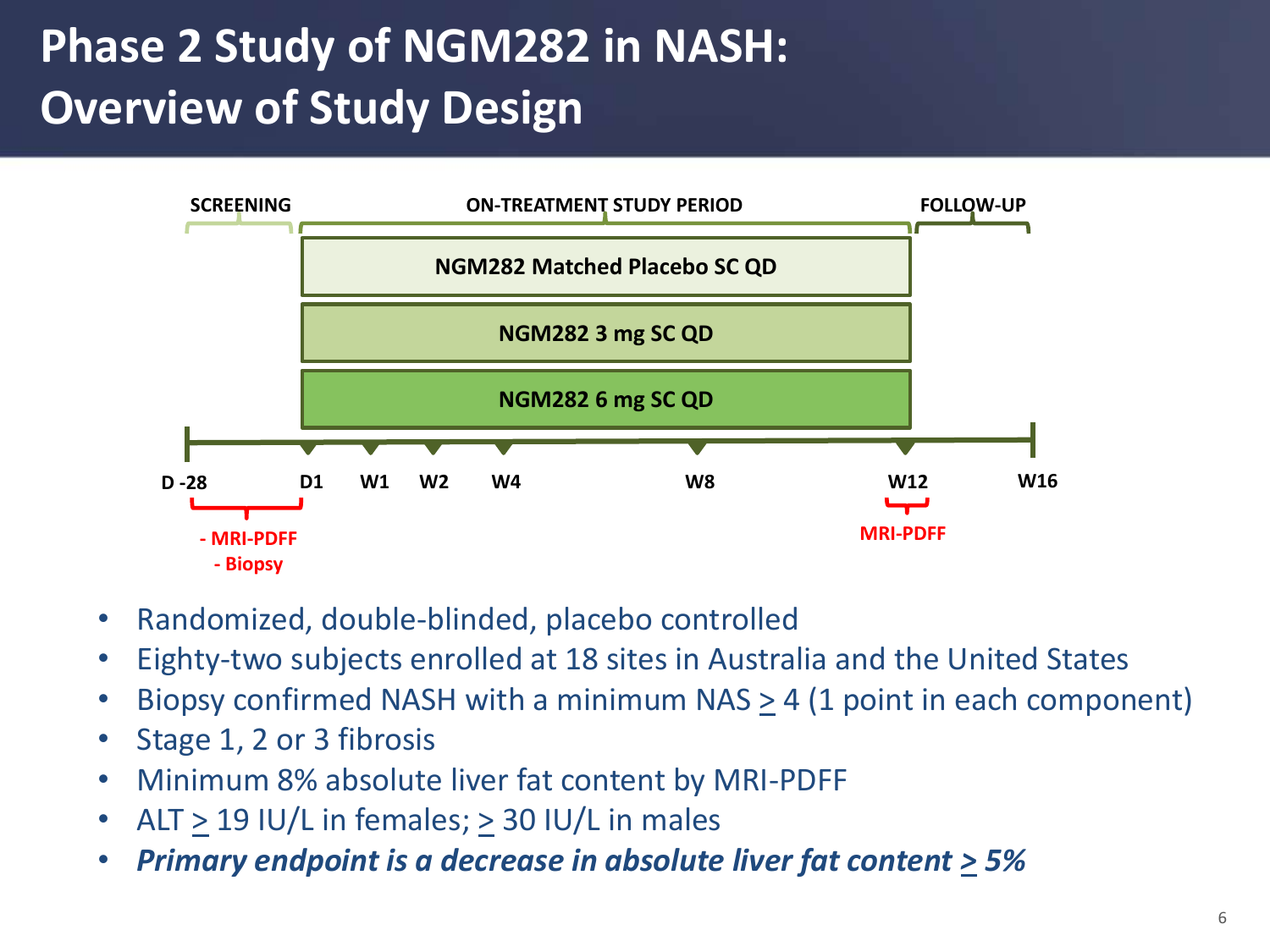### **Primary Endpoint Met with Clinically Meaningful Changes in Liver Fat Content**



#### *Decreases in liver fat strongly correlate with a reduction in ALT, AST and C4*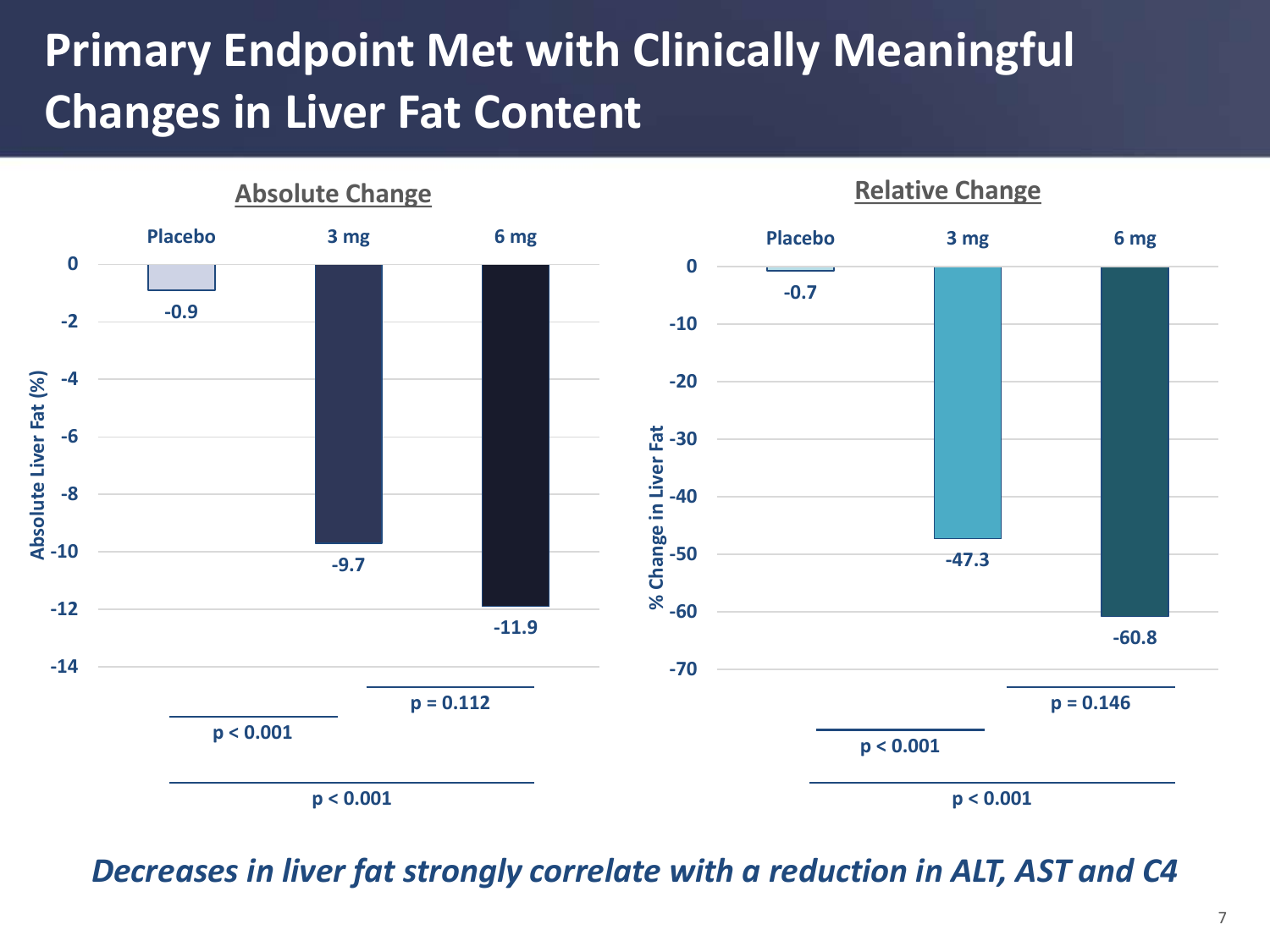#### **Greatest Magnitude of Effect in Subjects with Most Active Disease: Baseline MRI-PDFF >20%**

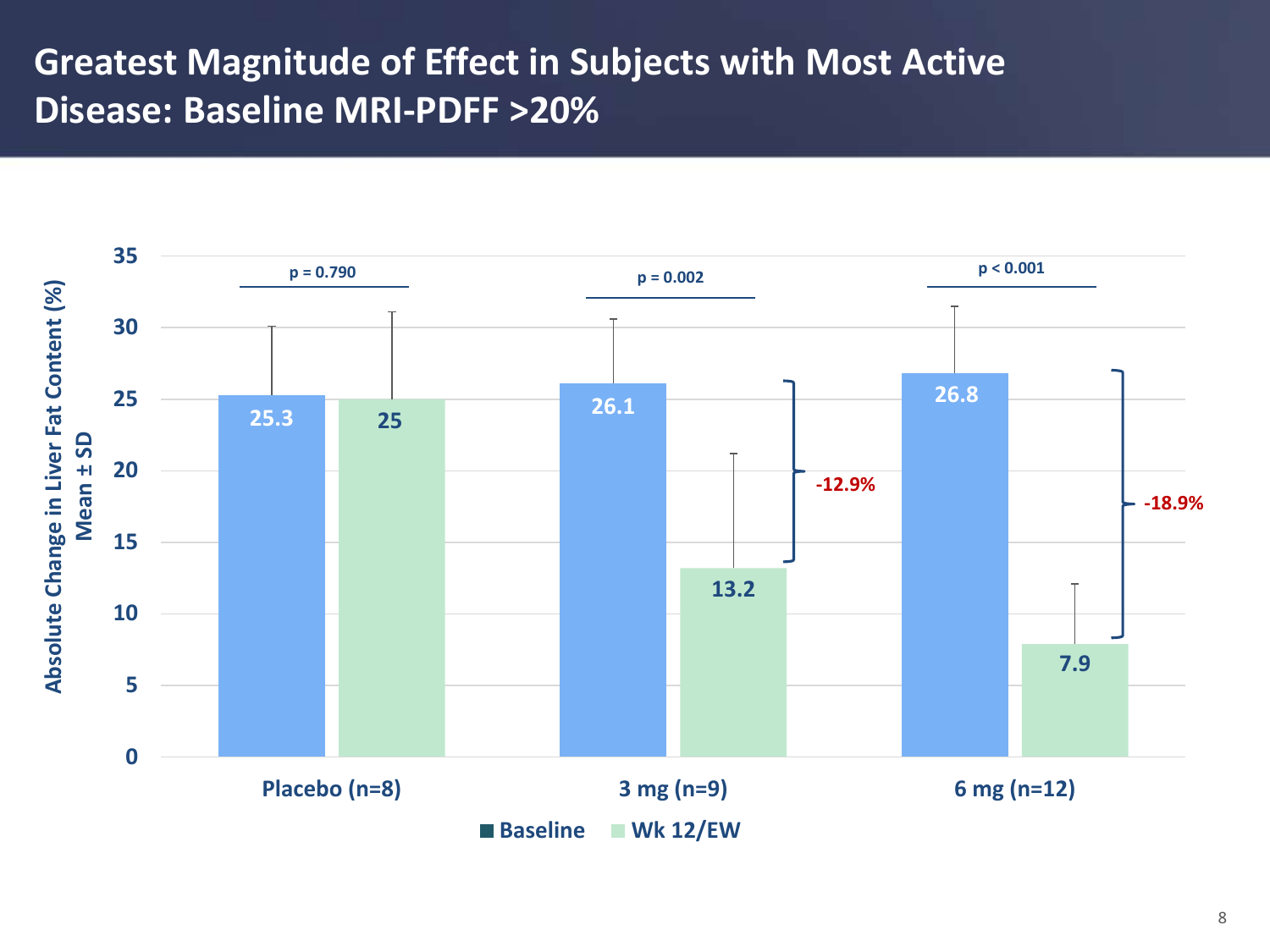#### **Rapid and Sustained Reductions in ALT in Patients with High Baseline Levels**

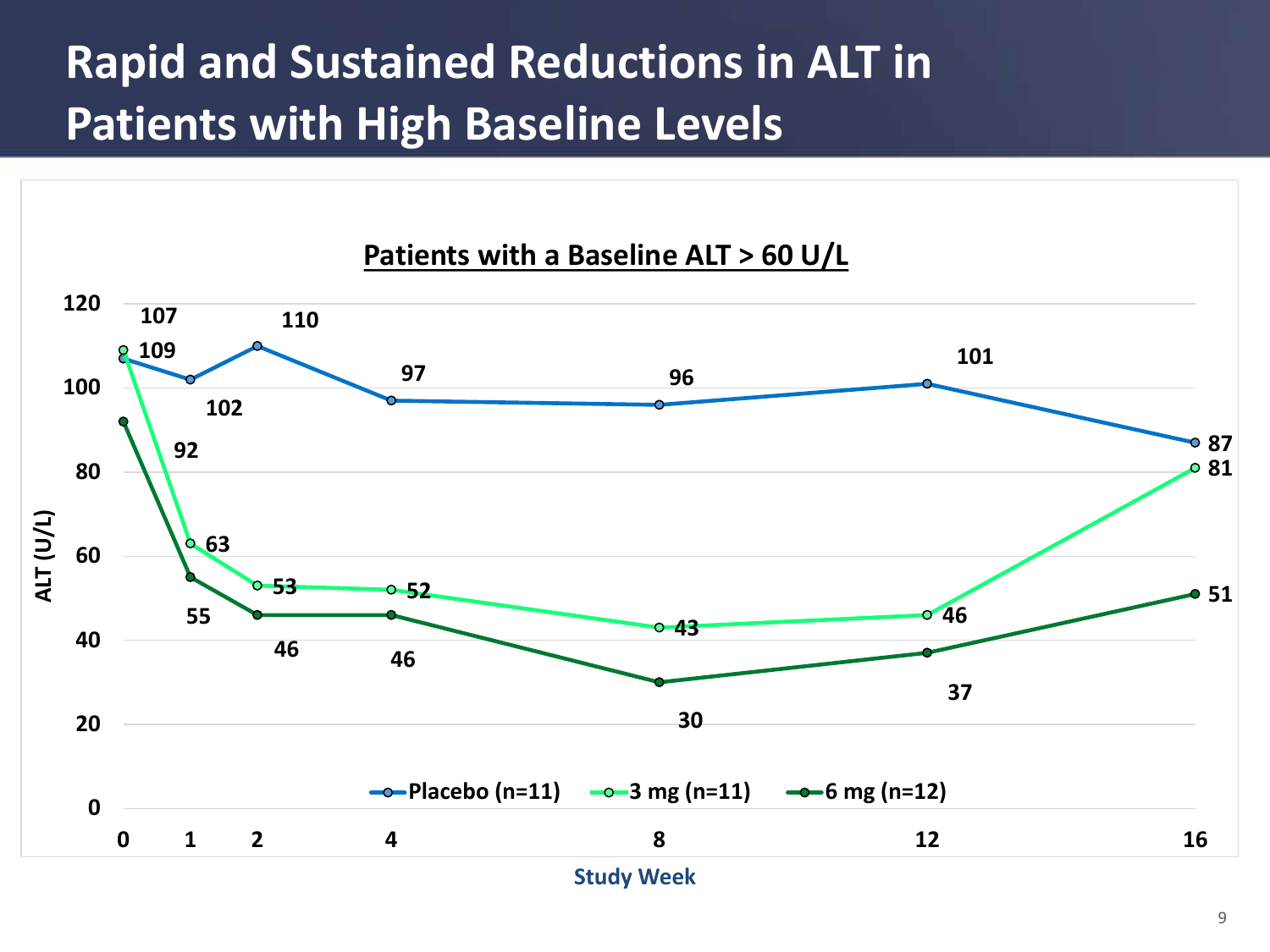#### Significant Correlations Between Decreases in LFC and NASH or Target Engagement Biomarkers

#### **Correlation Between Absolute LFC and Key Biomarkers**

| <b>PARAMETER</b>                 | r-value | p-value  |
|----------------------------------|---------|----------|
| $C4$ (ng/ml)                     | 0.53    | < 0.0001 |
| LDL Cholesterol (mg/dL)          | $-0.54$ | < 0.001  |
| ALT (U/L)                        | 0.46    | < 0.001  |
| <b>Total Cholesterol (mg/dL)</b> | $-0.43$ | < 0.001  |
| AST (U/L)                        | 0.37    | < 0.001  |
| HbA1c $(\%)$                     | 0.32    | 0.004    |
| Triglycerides (mg/dL)            | 0.31    | 0.006    |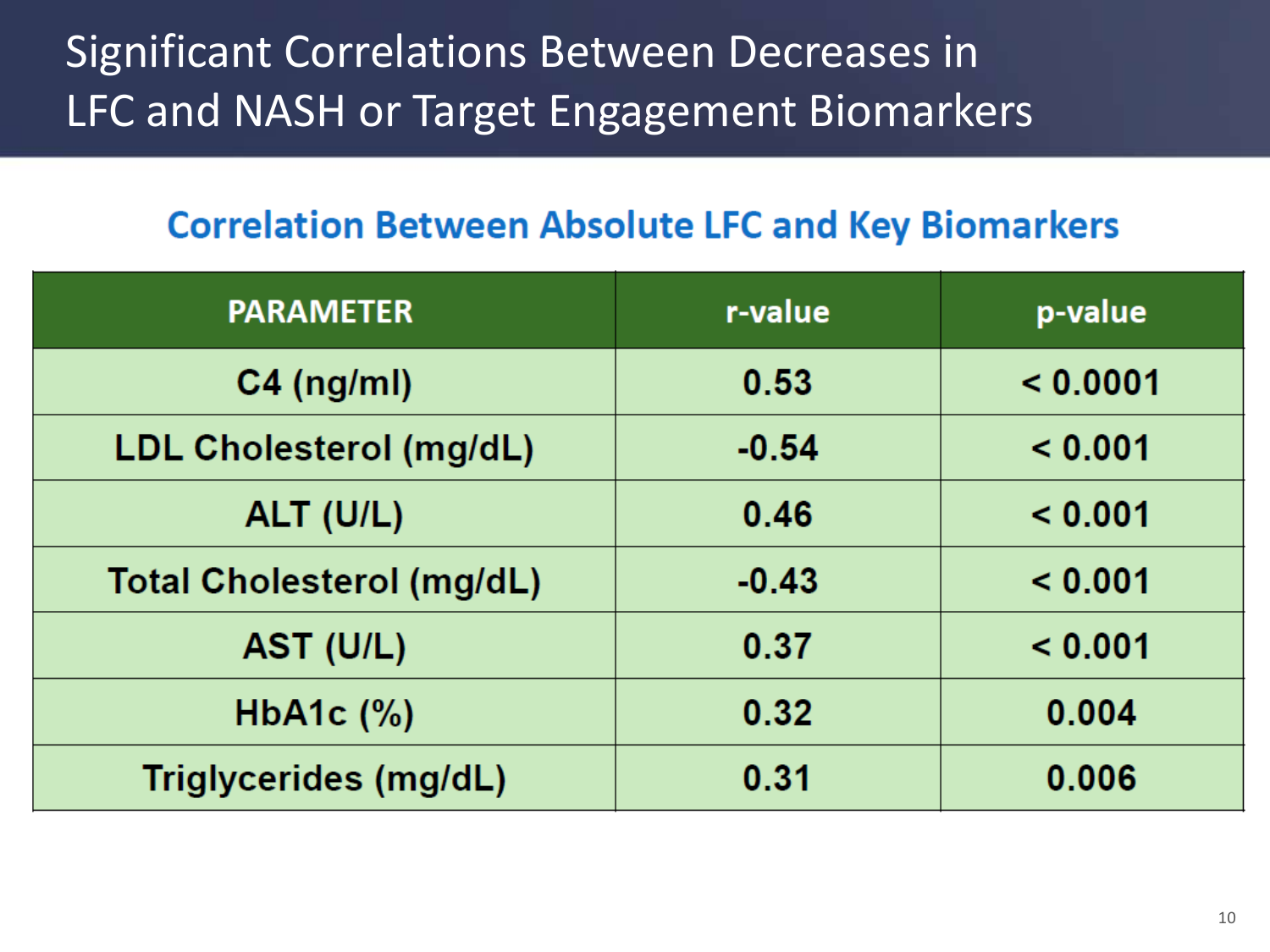### Noninvasive Parameters in Open-Label Dose Finding Study for 12 weeks

#### **OPEN LABEL**

| Parameter                    | 0.3 <sub>mg</sub><br>$(n=23)$ | 1 <sub>mg</sub><br>$(n=21)$ | $3 \text{ mg}$<br>$(n=16)$ |
|------------------------------|-------------------------------|-----------------------------|----------------------------|
| MRI-PDFF, Absolute %         | $-5.3%$                       | $-11.0\%$                   | $-10.9%$                   |
| Absolute $>5\%$ (% of pts.)  | 57%                           | 90%                         | 100%                       |
| MRI-PDFF, Relative %         | $-29%$                        | $-57%$                      | $-66%$                     |
| Relative $>30\%$ (% of pts.) | 48%                           | 85%                         | 100%                       |
| ALT, Absolute (IU)           | $-21$                         | $-44$                       | $-54$                      |
| ALT, Relative %              | $-30\%$                       | $-59%$                      | $-59%$                     |

1 mg NGM282 dose has comparable efficacy *vs*. 3 mg (MRI, ALT)

Abdelmalek et al, NASH-TAG 2018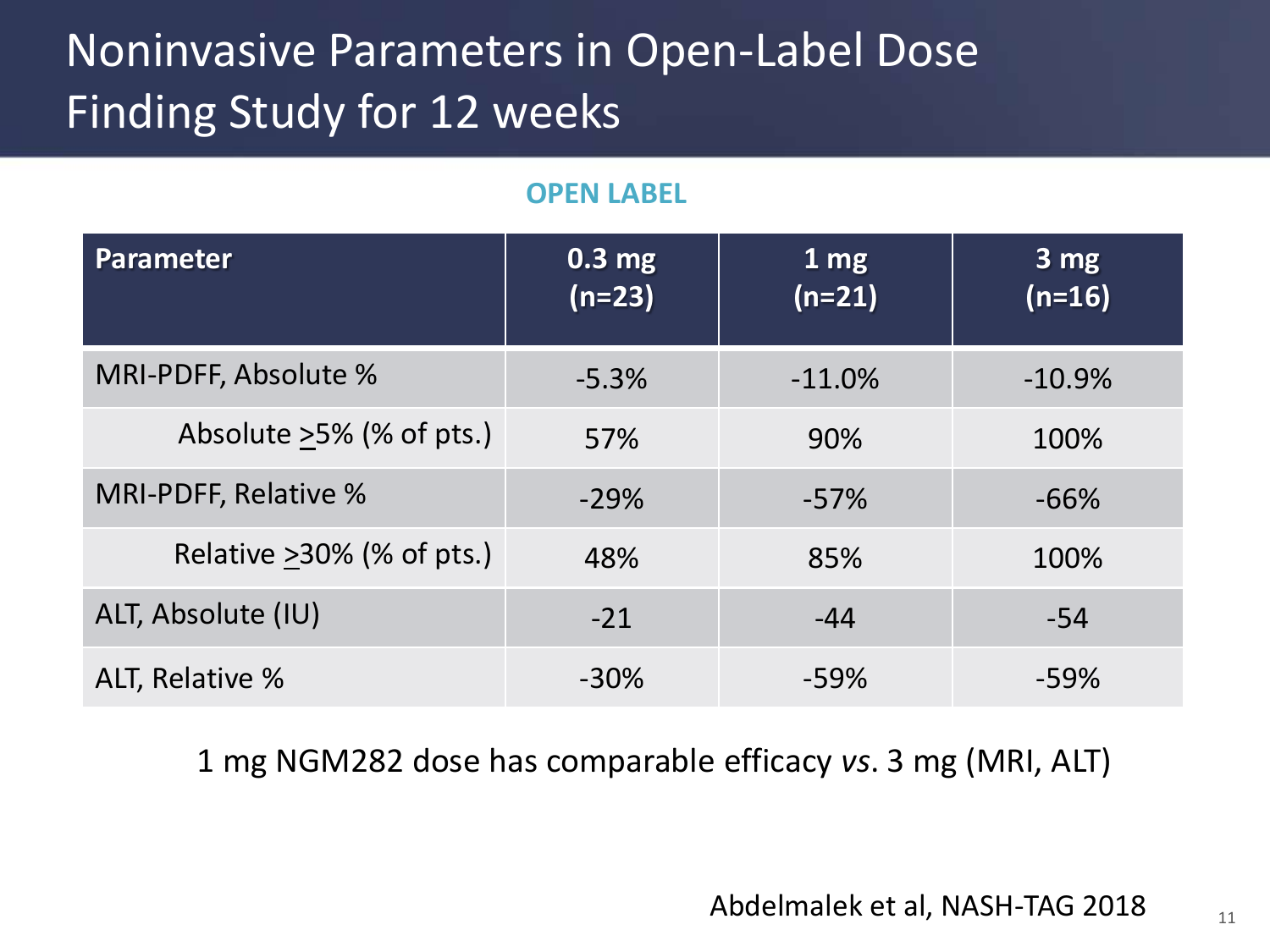#### Decreased C4 and Increased LDL-C Levels Reflect Potent FGFR4-Mediated CYP7A1 Inhibition

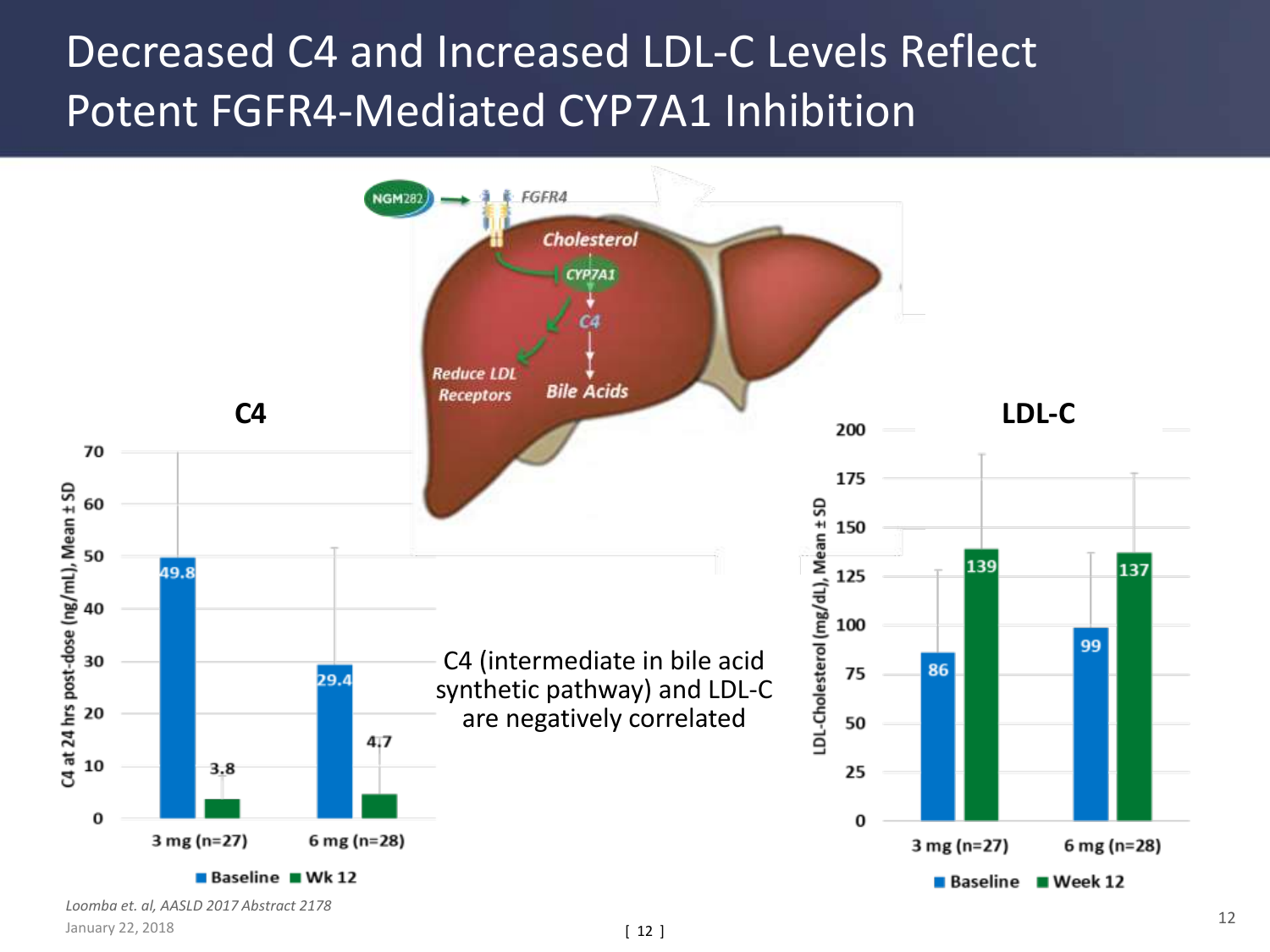#### Rapid and Complete Reversal of LDL-C Elevations Achieved with Statin Co-administration

#### **OPEN LABEL**

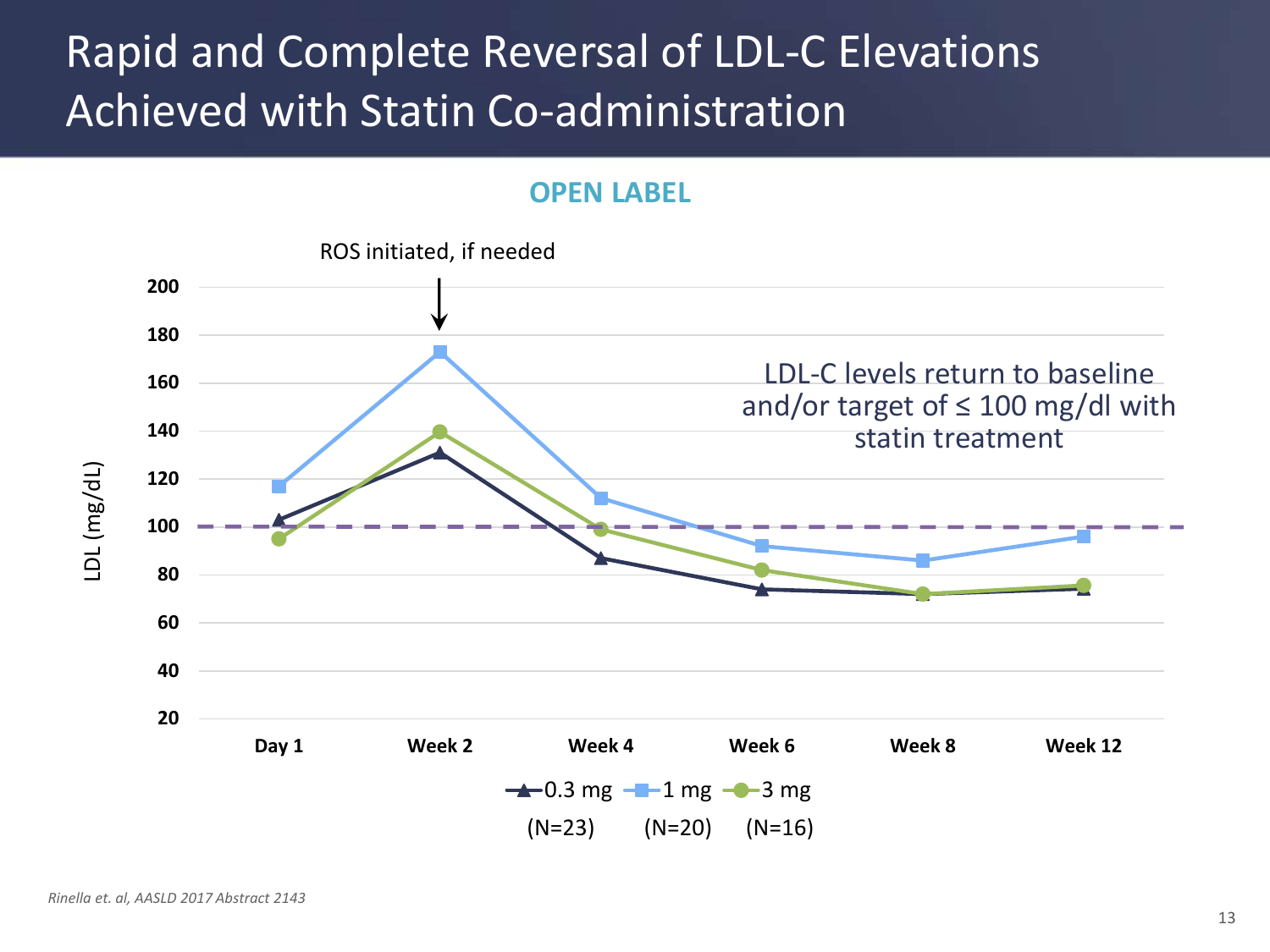### **Significant Decreases in PIIINP and TIMP-1 Supportive of Potential Anti-fibrotic Activity**



- **Significant absolute and percentage change in total ELF score for 3 mg NGM282 cohort with numeric decreases observed with 6 mg cohort**
- **No significant changes observed in hyaluronic acid**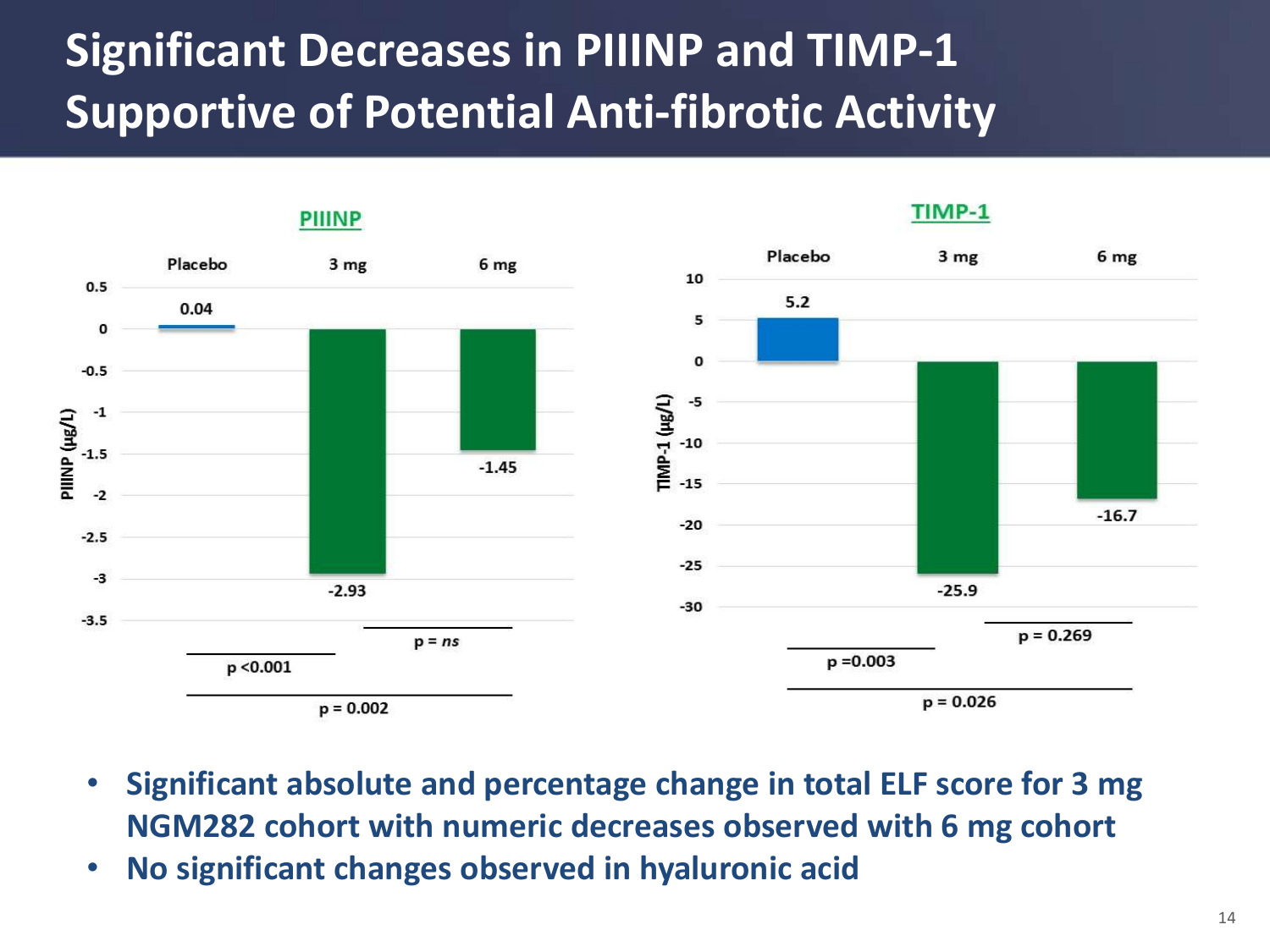### Summary of Safety/Tolerability and Other Lab Parameters

- Injection site reactions and lower GI symptoms (increased stool frequency/diarrhea, loose stools, cramping) remain the most common AEs
	- Dose dependent in frequency, severity and persistence on treatment
	- < 10% of GI symptoms were continuing at end of treatment
- No significant impact on peripheral glucose and insulin sensitization parameters
	- Some evidence of lipid mediated and hepatic insulin sensitization
- Significant decreases in triglycerides and stable HDL
- No significant changes observed in vital signs or ECG
- No evidence of nephrotoxicity or hepatotoxicity
- No significant changes in hematologic parameters
- Measures of bile acid-mediated absorption (Vitamin D, INR) were stable